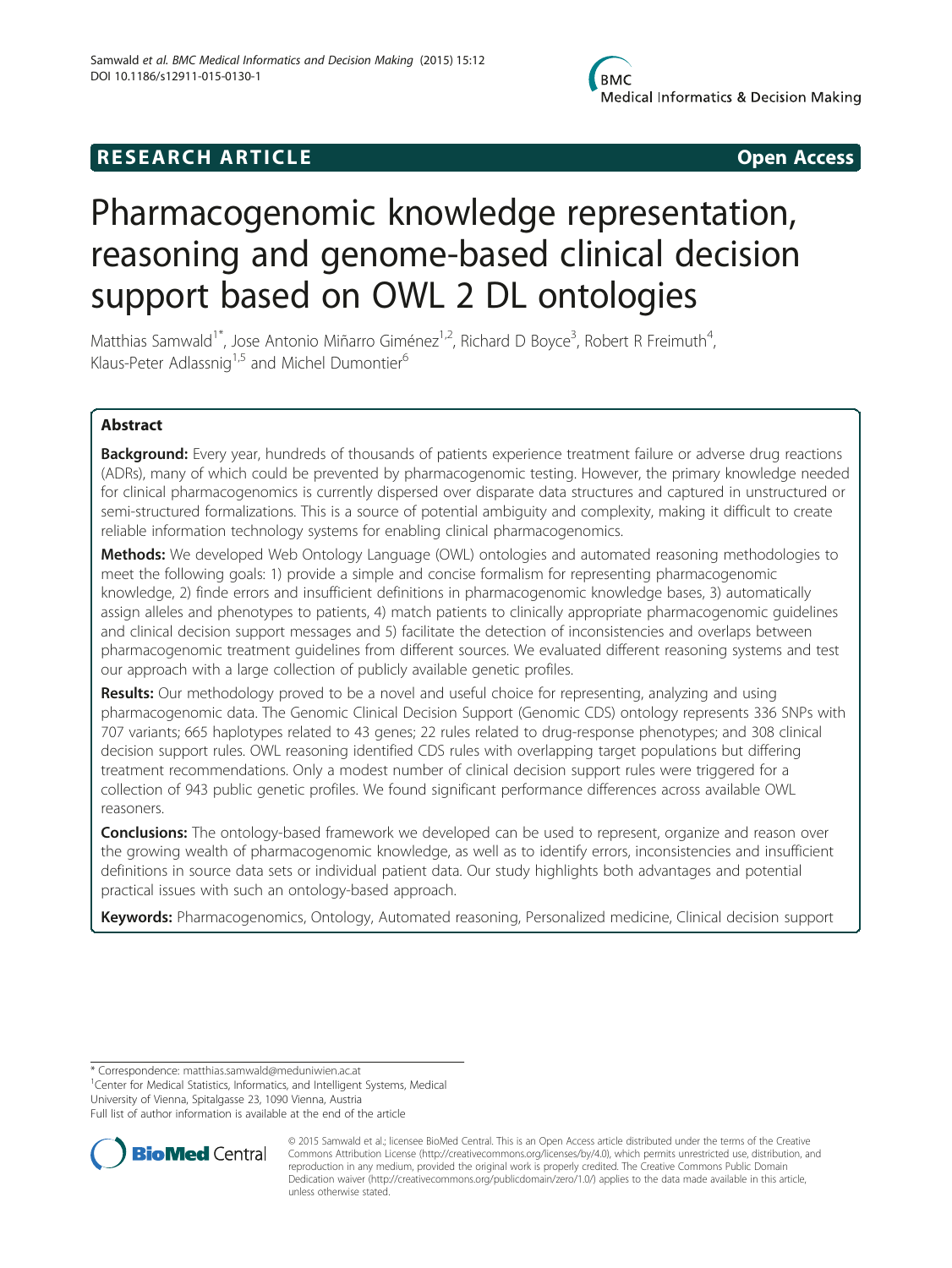# Background

Every year, hundreds of thousands of patients experience treatment failure or adverse drug reactions (ADRs). Treatment response rates in 14 therapeutic areas have varied from 25-80% with many drugs falling in the range of 50-75% [[1\]](#page-8-0). Approximately 2.4 out of every 1000 persons in the US visit the emergency department every year due to an ADR [\[2](#page-8-0)]. The efficacy and safety of therapies in the "average patient" have been historically obtained using randomized clinical trials where the variable patient attributes are randomly distributed so as not to confound outcome measurements. Recent advances in genomics have enabled a much better understanding of specific molecular contributions to variability in phenotypic response [\[3](#page-8-0)]. Much of this variability can be explained by genetic differences between patients, which can strongly influence how medications are metabolized and the degree to which they interact with biochemical targets [[4\]](#page-9-0)–the focus of a discipline called pharmacogenomics [[5,6](#page-9-0)].

To make the use of pharmacogenomic biomarkers more clinically effective, the potentially large and complex data yielded by genotyping or sequencing need to be reduced to more manageable, higher-level characteristics such as alleles, haplotypes or phenotypes that can help to predict drug response (Figure 1). Genetic characteristics and



higher-level classifications need to be clearly and unambiguously defined in order to avoid errors and inconsistencies in downstream clinical applications. However, the primary knowledge needed for clinical pharmacogenomics is currently captured in either unstructured text or semistructured formalisms. This makes it difficult to integrate data across relevant sources to enable automated data quality assurance. The lack of formal semantics for the data is a source of potential ambiguity that makes it difficult to create reliable information technology systems for enabling clinical pharmacogenomics.

As alternatives to traditional data warehouses and relational databases, semantic technologies have gained broad acceptance over the past decade as key for addressing problems of biomedical knowledge representation, integration and reasoning [\[7-10](#page-9-0)]. In particular, technologies based on the Resource Description Framework (RDF) [[11\]](#page-9-0) and the Web Ontology Language (OWL, OWL 2) [\[12](#page-9-0)] are especially promising as a logic-based knowledge representation formalism to construct, instantiate and reason with biomedical ontologies. OWL provides a set of standard profiles, each with well-understood expressiveness/tractability tradeoffs [\[13](#page-9-0)].

Here we explore the use of ontologies, RDF/OWL and automated reasoning to meet the following goals:

- Providing a simple yet rigorous formalism for representing pharmacogenomic knowledge
- Finding errors and lacking definitions in pharmacogenomic knowledge bases
- Automatically assigning alleles and phenotypes to patients
- Matching patients to clinically appropriate pharmacogenomic guidelines and clinical decision support messages
- Facilitating the detection of inconsistencies and overlaps between pharmacogenomic treatment guidelines from different sources.

In particular, we have developed an OWL 2 ontology that brings raw genetic markers and inferred treatment recommendations within a single, coherent model. This ontology contains a concise logical formalization of clinical pharmacogenomic definitions and rules, forming a knowledge base that can be used as a common platform for different pharmacogenomic assays and decisions support systems. The ontology is used for automated reasoning to detect potential errors in pharmacogenomic definitions, and to automatically infer clinical decision support messages that match a patient's individual genetic profile. In the following sections, we describe our proof-of-concept implementation of the Genomic Clinical Decision Support ('Genomic CDS') ontology.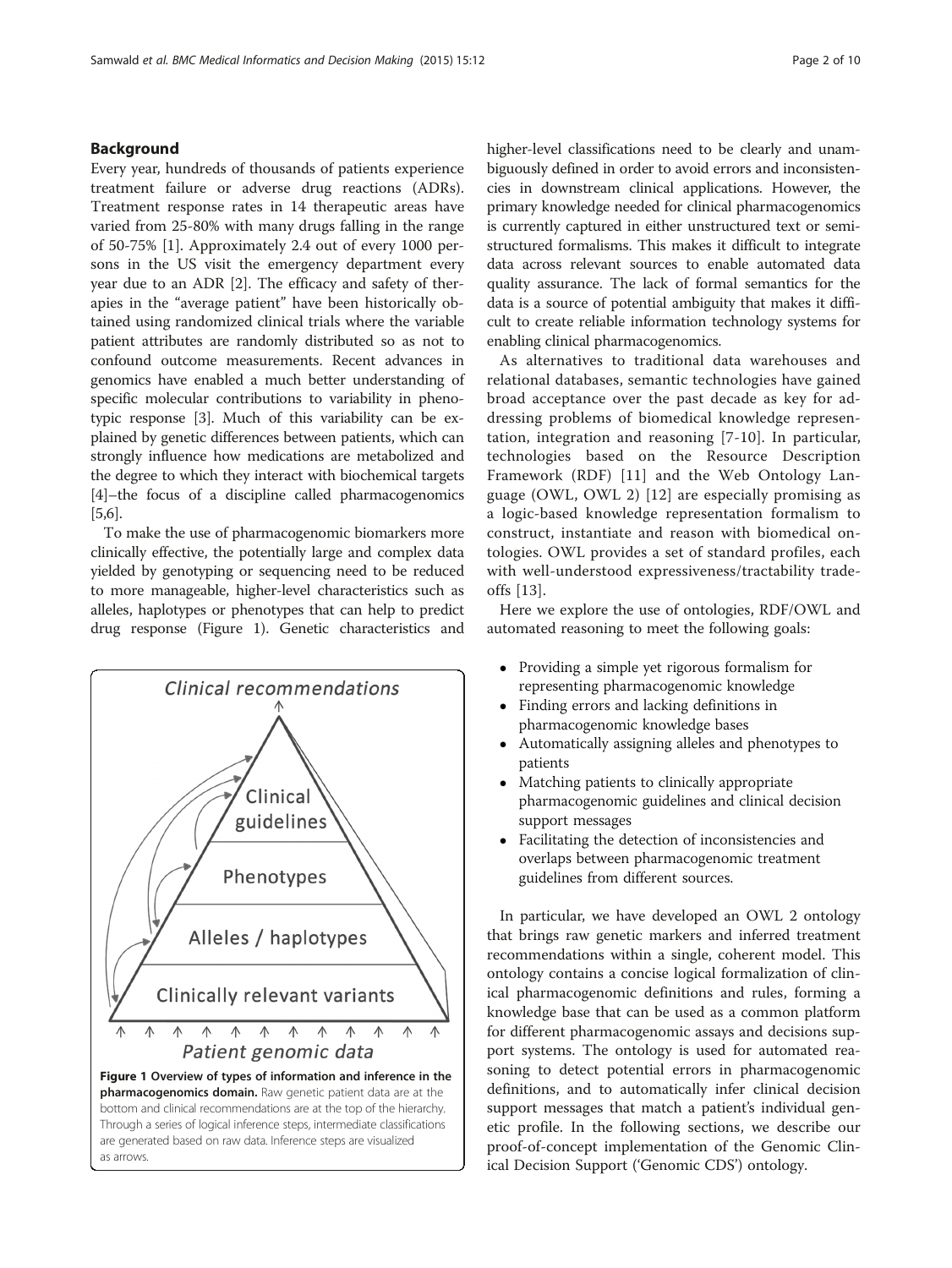# **Methods**

All resources and scripts described in this section are freely available on the web at [https://code.google.com/p/](https://code.google.com/p/genomic-cds/) [genomic-cds/.](https://code.google.com/p/genomic-cds/)

#### Selection of relevant pharmacogenomic markers

We downloaded (June 2014) and compiled a nonredundant list of 43 genes and 336 Single Nucleotide Polymorphisms (SNPs) relevant to clinical pharmacogenomics and identified by dbSNP [\[14\]](#page-9-0) identifiers by merging data from: (1) the list of 'very important pharmacogenes' and their associated SNPs made available by the Pharmacogenomics Knowledge Base (PharmGKB) [[15](#page-9-0)]; (2) the PharmaADME core gene list [[16\]](#page-9-0); and (3) markers mentioned in FDA drug labels [\[17\]](#page-9-0), excluding markers of somatic, non-inherited mutations. The majority of the markers consisted of SNPs, but the list also contained a small number of other genetic polymorphisms such as indels (segments of the DNA where nucleic acids were inserted and/or deleted). For reasons of simplicity, we will refer to the collection of markers simply as 'SNPs' from here on.

SNPs of the following genes were included in the ontology: ABCB1, ADRB1, BRCA1, CFTR, COMT, CYP1A2, CYP2A6, CYP2B6, CYP2C19, CYP2C9, CYP2D6, CYP3A4, CYP3A5, DPYD, DPYD-AS1, F5, G6PD, HLA-A, HLA-B, HMGCR, IFNL4, LOC100286922, LOC101927831, MED 12L, MIR4761, NBR1, P2RY12, RP11-242D8.1, SLCO1B1, SULT1A1, TPMT, UGT1A1, UGT1A10, UGT1A3, UGT 1A4, UGT1A5, UGT1A6, UGT1A7, UGT1A8, UGT1A9, VKORC1, ZMIZ1-AS1 and ZSCAN25. These genes are pharmacogenes associated with the selected SNPs, as well as–to a small extent–genes with other functions that overlap with the selected SNPs.

#### Ontology development

Top-level classes of the ontology were created manually with the Protégé 4 ontology editor [\[18](#page-9-0)]. Lower-level classes were automatically created through scripts as described below.

We used the dbSNP batch query interface to download the dbSNP records for all of the 336 genetic markers. The dbSNP entries were converted to OWL axioms. Information on coverage of specific polymorphisms by different genetic testing panels was extracted from manufacturer data sheets and added to the OWL descriptions. Figure [2](#page-3-0) exemplifies how these SNP data were represented in the ontology. A key aspect of the representation is that SNP variants are represented as subclasses of the SNP, and can be used in constructing haplotype expressions with specific SNP variants.

Haplotype definitions were retrieved from the Pharmacogenomics Knowledge Base (PharmGKB) [\[15\]](#page-9-0) and were further curated manually to fit them into a uniform table format. We created a PHP script to parse PharmGKB haplotype/allele tables in order to create OWL axioms representing the definitions in these tables. Since haplotypes are defined by sets of SNP variants, we formalized these as 'necessary and sufficient' conditions expressed as equivalentClass axioms. We used qualified cardinality restrictions to assert whether the haploytype consisted of one or two alleles, for heterozygous and homozygous scenarios respectively. We then used an OWL reasoner to check the logical consistency of the ontology. The reasoner accomplished this by inferring the logical consequences of the definitions, axioms, and facts that made up the ontology and that were generated from the haplotype/ allele tables in PharmGKB. Example haplotype/allele information is shown in Table [1](#page-4-0) along with corresponding OWL axioms in Figures [3](#page-4-0) and [4.](#page-5-0) Figures [5](#page-5-0) and [6](#page-6-0) exemplify how these haplotypes/alleles are used for representing decision support rules or individual patient data.

Pharmacogenomic decision support rules and drug response phenotype inference rules were curated from clinical guidelines of the Clinical Pharmacogenetics Implementation Consortium (CPIC) [[19\]](#page-9-0) and the Dutch Pharmacogenomics Working Group [\[20](#page-9-0)], as well as drug labels approved by the U.S. Food and Drug Administration (FDA). We curated 308 rules providing dosage recommendations covering 65 drugs and 22 rules for inferring drug response phenotypes. Figure [5](#page-5-0) shows an OWL representation of a dosage recommendation for the drug warfarin obtained from an FDA product label (see the 'CDS\_message' annotation).

The final Genomic CDS ontology was created by merging all of the OWL axioms generated in the process described so far.

For reasoning with patient data, individual patients and their genetic profiles were represented as OWL Individuals as exemplified in Figure [6.](#page-6-0) We created services for automatically creating and classifying/realising such patient representations based on three possible input formats: 23andMe files [[21](#page-9-0)], Variant Call Format (VCF) files [\[22](#page-9-0)], and two-dimensional barcodes representing pharmacogenomic data as Medicine Safety Codes [[23\]](#page-9-0). We obtained publicly available patient data in the form of genetic 23andMe V3 profiles from openSNP.org [[24](#page-9-0)], manually altering some of the SNP data in order to create a unique, virtual profile, and converting the SNP data into OWL axioms describing the genetic profile of a virtual patient.

Figures [2](#page-3-0), [3](#page-4-0), [4](#page-5-0), [5](#page-5-0) and [6](#page-6-0) provide an example of the major reasoning tasks necessary to infer matching CDS recommendations from raw data with the ontology. The reasoning process can be outlined as follows: Patient data generated from a pharmacogenomic assay is converted to OWL axioms (i.e., an OWL individual) and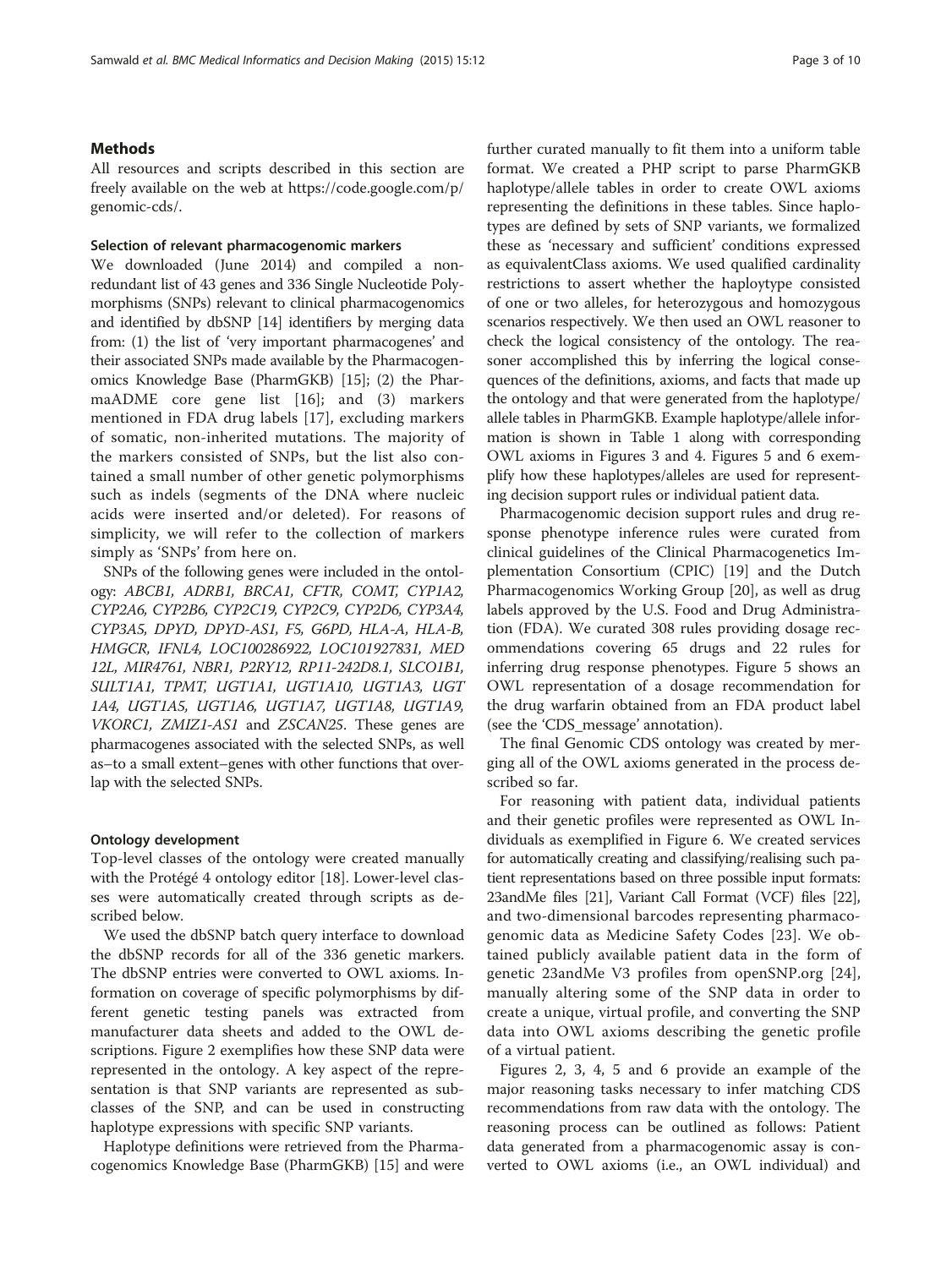<span id="page-3-0"></span>

results of a genomic test. The "rdfs:seeAlso" relation provides a Linked Data representation of the SNP provided by the Bio2RDF project. Alleles are represented as sub-types of the SNP, differing by the specific genetic variation they instantiate.

entered into the system (Figure [6\)](#page-6-0). The patient data contains information about some SNPs associated with the CYP2C9 gene, which the reasoner can match with the allele/haplotype definitions for this gene (Figures [4](#page-5-0) and [5\)](#page-5-0). The reasoner infers from the SNP pattern that the patient is heterozygous for this gene, and that the patterns matches a combination of CYP2C9\*1 and CYP2C9\*3. The reasoner then matches the raw data plus the newly inferred data with the clinical decision support rules, finding a match with a rule for warfarin dosing (Figure [5](#page-5-0)).In this case, the OWL Individual is now associated with the OWL class of the rule and the corresponding decision support message: "0.5-2 mg warfarin per day should be considered as a starting dose range for a patient with this genotype according to the warfarin drug label". This decision support message would be combined withmessages generated for other medications and then be displayed by the system in order to guide the treatment of the patient.

### OWL reasoner evaluation

The Genomic CDS ontology makes extensive use of qualified cardinality restrictions greater than one (e.g., "human and has exactly 2 CYP2C19\*1") and therefore does not fit into one of the restricted OWL 2 profiles such as OWL 2 EL, QL or RL. We therefore focused on the evaluation of reasoners supporting the computationally challenging OWL 2 DL profile [[13\]](#page-9-0).

As a testing environment we used a machine with Windows 7 Professional, Java version 1.6.0\_29-b11 and 64 bit platform running on an Intel Core i5-2430 M and 4GB of memory. We developed a testing application with OWLAPI 3.4.3 and the following OWL 2 reasoners: TrOWL 1.3 [\[25](#page-9-0)], HermiT 1.3.8 [[26](#page-9-0)], the Pellet 2.3.1 [\[27](#page-9-0)], and Fact++ 1.6.2 [\[28\]](#page-9-0).

In the evaluation, the system had to perform all major functionalities of OWL reasoning in a single run: 1) consistency checking to ensure that the ontology is consistent (otherwise inferences could be invalid), 2) inferring the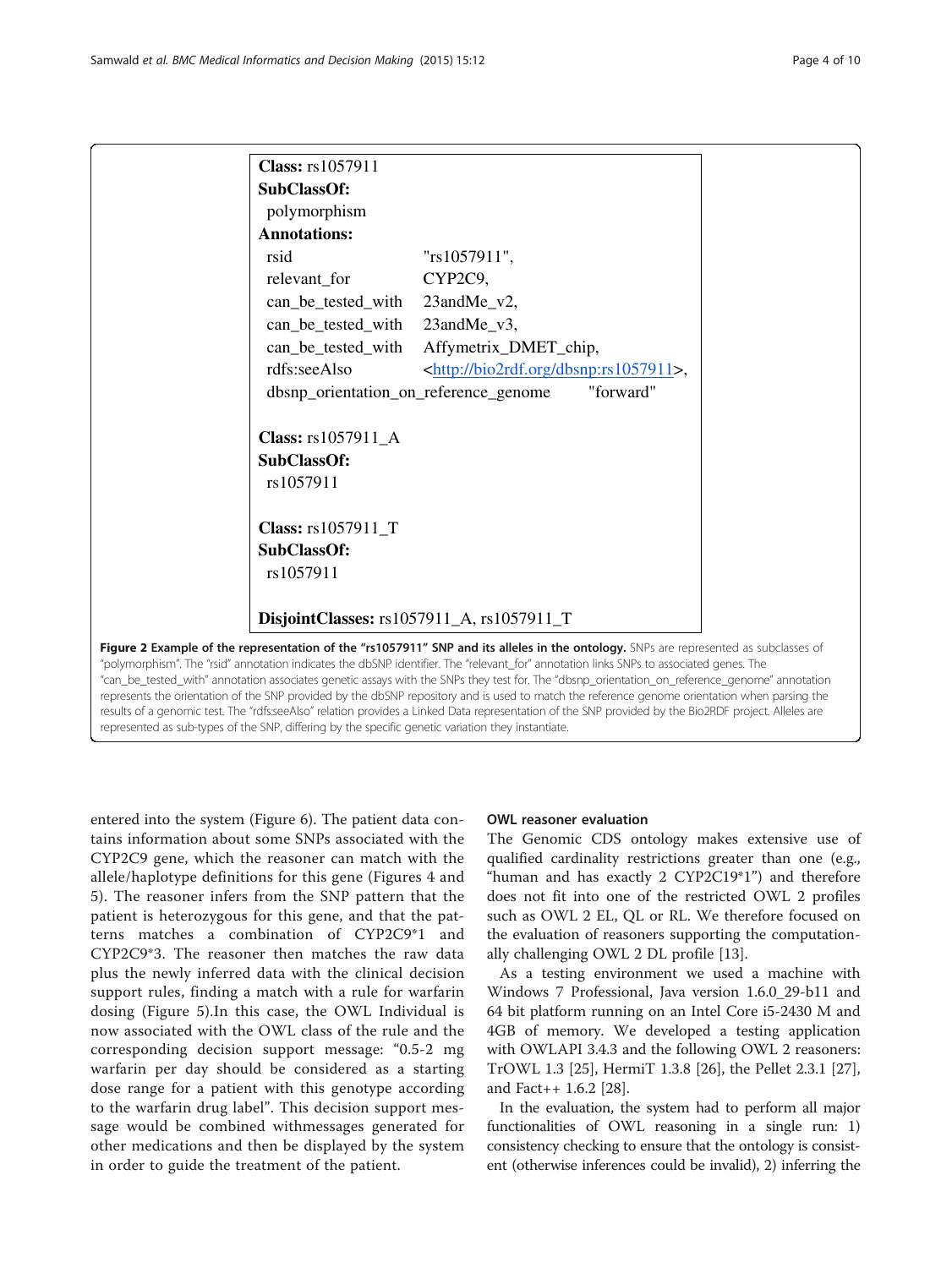<span id="page-4-0"></span>Table 1 An excerpt of a translational allele/haplotype table for CYP2C9 taken from PharmGKB

|            |  | Haplotype rs1057910 rs1057911 rs1799853 | rs2256871 |
|------------|--|-----------------------------------------|-----------|
| $CYP2C9*1$ |  |                                         |           |
| $CYP2C9*3$ |  |                                         |           |

class hierarchy, 3) realizing the ontology, i.e., associating the patient–represented as an OWL individual– with matching OWL classes and inferring properties.

#### Bulk-processing of publicly available genetic profiles

We tested the ontology-based reasoning with publicly available human genotype datasets to evaluate its potential for automated genome-based clinical decision support. Human genotype datasets generated by the 23andMe and VCF assay–containing data on almost a million polymorphisms per patient–were collected from the openSNP repository, which collects genetic test results that are in the public domain. In total, 935 genetic profiles were processed and inferred recommendations were obtained.

To generate the recommendations for all genotype files, we developed a custom application for automatically loading genetic profiles in sequence, populating our ontology with each genetic profile, inferring alleles and clinical decision support rules and finally calculating population statistics.

#### Results and discussion

Our methodology proved to be a novel and useful choice for representing, analyzing and using pharmacogenomic data. The ontology files are contained in Additional file [1](#page-8-0) and detailed statistics about reasoning results are contained in Additional file [2](#page-8-0). The final ontology represented 336 SNPs with 707 variants; 665 haplotypes related to 43 genes; 22 rules related drug-response phenotypes; and 308 clinical decision support rules.

# Analysis and improvement of allele definitions and decision support rules

In generating the ontology from haplotype definition tables, we identified some sources of problems in the PharmGKB tables we used which were caused by poor haplotype definitions and which led to inconsistencies in the ontology during early stages of ontology development. A major problem was that several alleles were underspecified, i.e., the SNPs listed for one haplotype overlapped with all the SNPs of another haplotype, making the haplotypes indistinguishable by the data in the table alone. Another problem was that some of the SNP entries used in the PharmGKB tables had been deprecated in the current release of dbSNP.

OWL reasoning helped identify some CDS rules with overlapping target populations but differing treatment recommendations. For example, the reasoner highlighted an overlap in the patient populations targeted by two treatment recommendations for azathioprine issued by CPIC and the Dutch Pharmacogenomics Working Group, which made one patient population a subset of the other patient population (Table [2](#page-6-0)). This is not an error in the data–such discrepancies between guidelines from different groups are to be expected. Our system can make such cases better manageable by inferring overlaps and differences between guidelines and reporting different classifications/recommendations. In total, 57 out of the 330 phenotype of decision support rules in the ontology were targeting equivalent patient populations or patient populations that were subgroups of other patient populations (i.e., a patient meeting criteria of one rule was a subclass of a patient meeting criteria of another rule, potentially with conflicting clinical recommendations).

#### Inferences made for publicly available genotypes

We took a cautious approach in defining 'necessary and sufficient' conditions for assigning alleles. Specifically, we tried to take SNPs of rare variants (i.e., with very low

| Class: 'human with CYP2C9*1' | Class: 'human with CYP2C9*3'                                                                                                                                                                                                                                               |  |
|------------------------------|----------------------------------------------------------------------------------------------------------------------------------------------------------------------------------------------------------------------------------------------------------------------------|--|
| EquivalentTo:                | EquivalentTo:                                                                                                                                                                                                                                                              |  |
| has some $rs1057910$ A and   | has some $rs1057910$ C and                                                                                                                                                                                                                                                 |  |
| has some $rs1057911$ A and   | has some $rs1057911$ A and                                                                                                                                                                                                                                                 |  |
| has some $rs1799853$ C and   | has some $rs1799853$ C and                                                                                                                                                                                                                                                 |  |
| has some $rs2256871$ A       | has some $rs2256871$ A                                                                                                                                                                                                                                                     |  |
| SubClassOf:                  | <b>SubClassOf:</b>                                                                                                                                                                                                                                                         |  |
| has some CYP2C9*1            | has some CYP2C9*3                                                                                                                                                                                                                                                          |  |
|                              |                                                                                                                                                                                                                                                                            |  |
|                              | Figure 3 A subset of OWL axioms defining a human with haplotypes CYP2C9*1 and CYP2C9*3 based on alleles in Table 1. The<br>"EquivalentTo" expression indicates the necessary and sufficient conditions to identify a human related to such haplotypes and the "SubClassOf" |  |

"EquivalentTo" expression indicates the necessary and sufficient conditions to identify a human related to such haplotypes and the "SubClassOf" expression provides the necessary conditions to identify a human with the haplotypes. This representation is optimized for the inference of matching haplotypes from raw SNP data, which is one of the major use-cases of the ontology.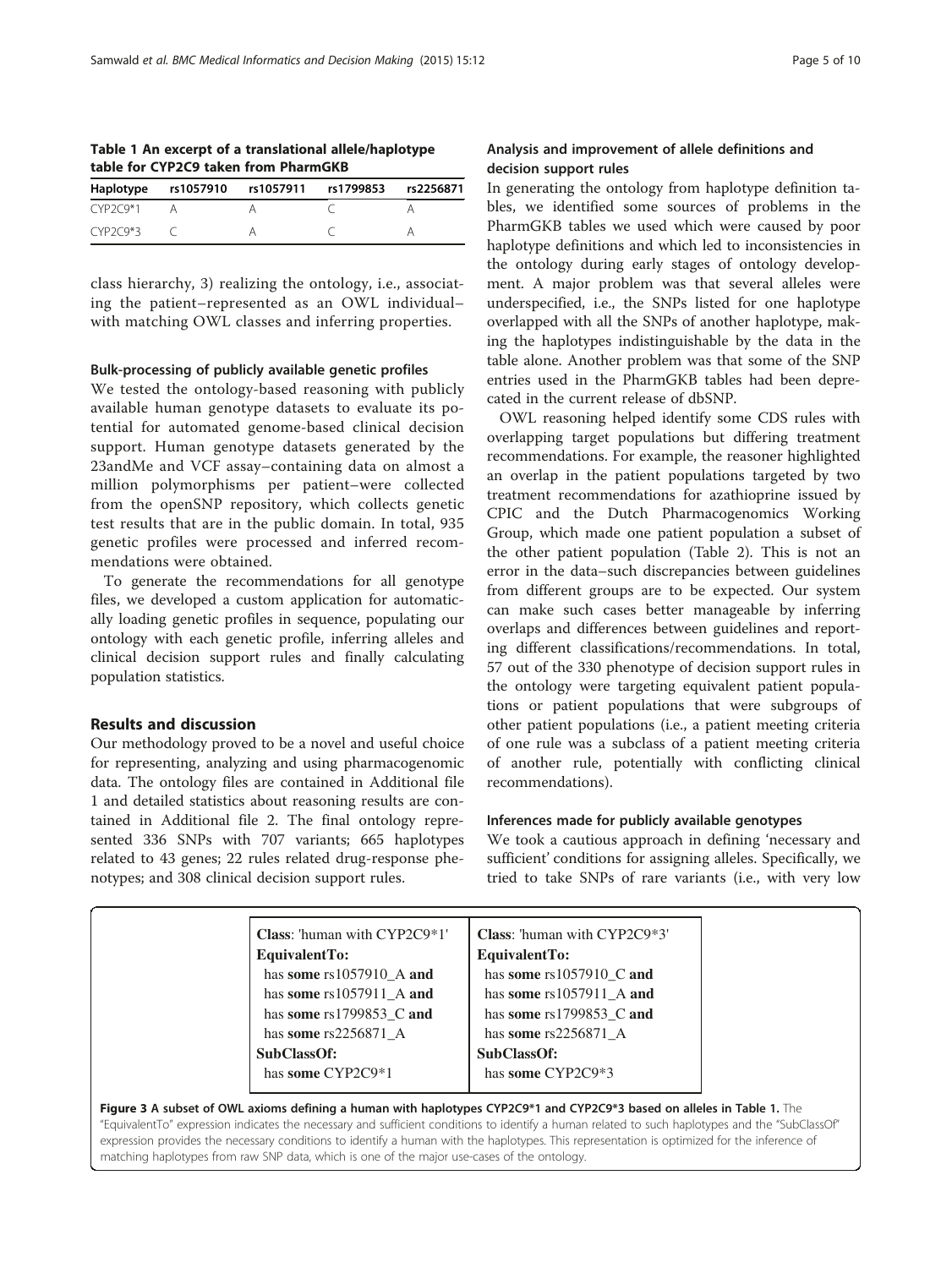<span id="page-5-0"></span>

minor allele frequency) into account in order to minimize the likelihood of incorrectly inferring common haplotypes. Some publicly available genetic profiles did not include data on these SNPs so that haplotype inference rules were not triggered. This reduced the number of inferences made over the collection of SNPs.

Because of the strict criteria we used, only a modest number of clinical decision support rules were triggered for the collection of 943 public genetic profiles: An average of 188 SNPs in each genetic profile matched one of the polymorphisms in the ontology, and nearly 6 decision support rules were, on average, triggered by each profile. Detailed data on haplotype inferences are listed in Additional file [2](#page-8-0).

# Significant performance differences among OWL 2 reasoners

We evaluated the performance of a variety of OWL 2 DL reasoners to reason with the CDS ontology and data of individual genetic profiles. We found significant performance differences between TrOWL and other openly available OWL2 DL reasoners (Table [3](#page-7-0)). TrOWL returned results within a few seconds, while other reasoners failed to provide results within 3 hours.

TrOWL offers tractable support for OWL 2 by using quality-guaranteed language transformations. In particular, TrOWL utilizes a syntactic approximation of OWL 2 DL in OWL 2 EL for TBox and ABox reasoning. Through this syntactic approximation, TrOWL can have vast performance advantages over other OWL 2 DL reasoners for certain ontologies [\[29](#page-9-0)]. Completeness of results may be a concern because of the approach taken by TrOWL, though the system appears to provide complete results for most ontologies [[30\]](#page-9-0). TrOWL produced complete results when tested with smaller or simplified versions of the Genomic CDS ontology (using the HermiT reasoner as a comparison), but there is the

| <b>Class:</b> 'human triggering CDS rule 9' |                                                                                                                                                                  |  |
|---------------------------------------------|------------------------------------------------------------------------------------------------------------------------------------------------------------------|--|
| SubClassOf:                                 |                                                                                                                                                                  |  |
| human_triggering_CDS_rule                   |                                                                                                                                                                  |  |
| <b>Annotations:</b>                         |                                                                                                                                                                  |  |
| relevant for                                | Warfarin,                                                                                                                                                        |  |
|                                             | CDS_message "0.5-2 mg warfarin per day should be considered as a starting dose range for a patient<br>with this genotype according to the warfarin drug label.", |  |
| source                                      | "Coumadin Bristol Myers Squibb FDA drug label",<br>recommendation importance "Important modification"                                                            |  |
| EquivalentTo:                               |                                                                                                                                                                  |  |
| human and                                   |                                                                                                                                                                  |  |
| (has some 'CYP2C9 $*1$ ') and               |                                                                                                                                                                  |  |
|                                             | (has some 'CYP2C9*3') and                                                                                                                                        |  |
| (has <b>exactly 2</b> $rs9923231$ T)        |                                                                                                                                                                  |  |

Figure 5 An excerpt of a CDS rule derived from the warfarin drug label. This rule provides a specific warfarin dosage range for treatment initiation in patients having CYP2C9 alleles \*1 and \*3 and being homozygous for the T' variant of the SNP rs9923231 in the VKORC1 gene. The "relevant\_for" annotation indicates the type of drug that this recommendation is related to. The "CDS\_message" annotation represents the textual description of the drug dosage recommendation. The "source" annotation provides the name of the source repository where the drug dosage recommendation was available. The "recommendations\_importance" is a manually curated annotation indicates whether a rule recommends standard treatment, a minor deviation from standard treatment, or an important/critical modification of treatment.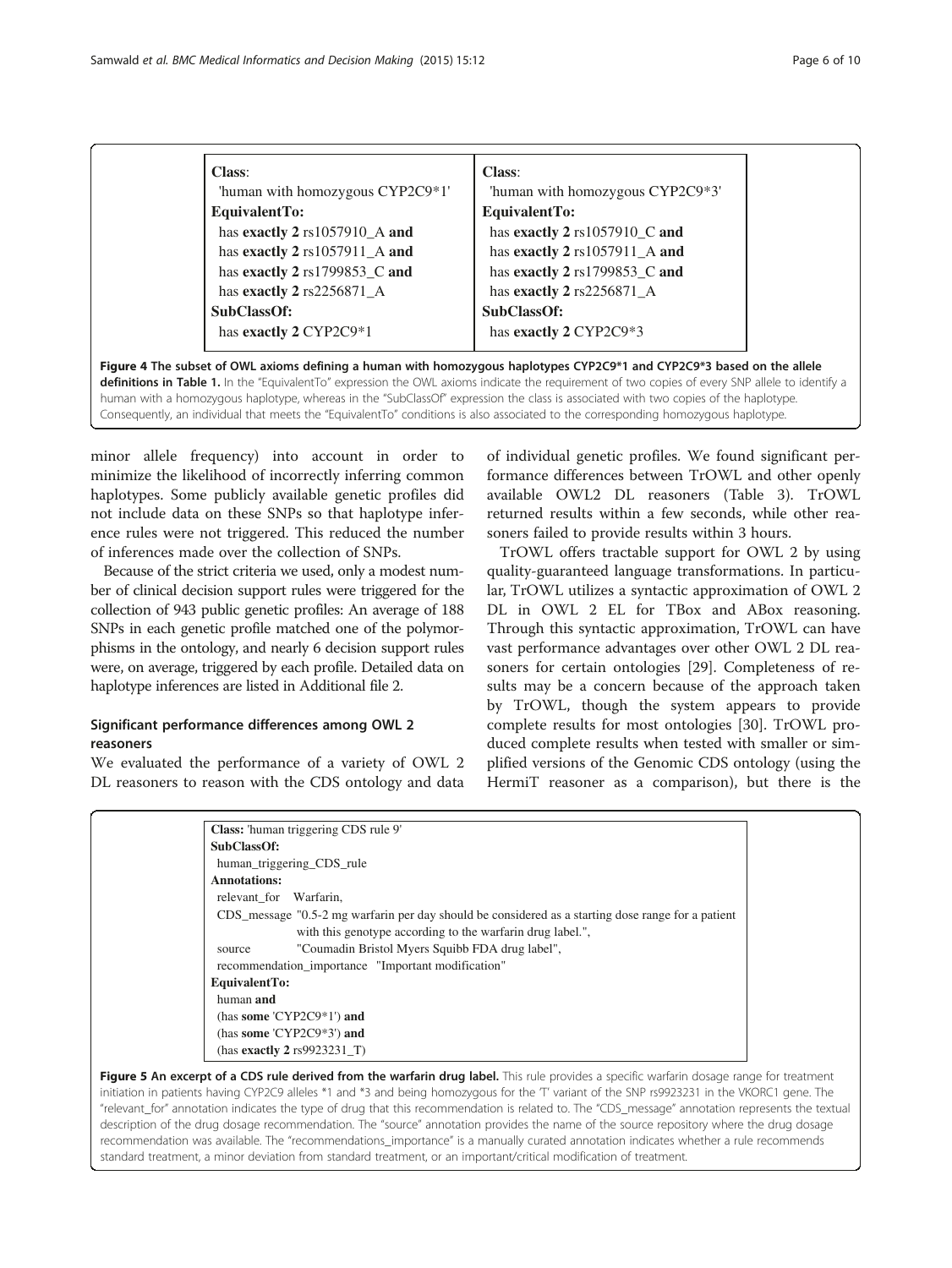<span id="page-6-0"></span>

and allele variants-can be represented.

possibility that some allele assignments did not occur as expected. For instance, during the early stages of developing the CDS ontology, TrOWL did not report certain classes as unsatisfiable that were correctly reported as unsatisfiable by HermiT. We have shared our finding with the TrOWL team and some of our feedback was taken into account in the development of the reasoner system. Recent versions of TrOWL are expected to produce complete inferences with our ontology while retaining the performance advantage of TrOWL over other reasoners (Yuan Ren, personal communication). This makes TrOWL the preferred solution for reasoning with the Genomic CDS ontology or similarly structured ontologies.

Reasoning performance is frequently an issue with potentially large and/or complex biological datasets. Approaches towards reducing the complexity of biomedical ontologies have been proposed. For example, Hoehndorf et al. presented a methodology for a lossy transformation

of OWL ontologies so they adhere to the performanceoptimized OWL 2 EL profile [\[31\]](#page-9-0).

Only a modest number of decision support rules were triggered in our evaluation. This is because many of the publicly available genetic profiles were lacking information on SNPs which were necessary for calling certain alleles/haplotypes. Our work highlights a general issue of rules used for specifying alleles/haplotypes, which could be seen as a trade-off between precision and recall. In this context, optimizing for precision means avoiding erroneously calling common alleles by including very rare SNPs in the definitions. Unfortunatly, the SNPS might not be present in the overwhelming majority of patients. Such an approach also has the drawback that currently available, array-based genetic test might not be able to produce results covering all these SNPs. Optimizing for recall, on the other hand, means accepting that the system might not be able to provide recommendations specific to rare variants because only common genetic

Table 2 Patients triggering rule 27 (issued by CPIC) are inferred by the reasoner to be a subclass of patients triggering rule 35 (issued by the Dutch Pharmacogenomics working group, both rules concern the substance azathioprine)

| <b>ID</b> Curated OWL 2 axiom                                                                                                                                                                                              | Recommendation                                                                                                                                                                                                                          |  |
|----------------------------------------------------------------------------------------------------------------------------------------------------------------------------------------------------------------------------|-----------------------------------------------------------------------------------------------------------------------------------------------------------------------------------------------------------------------------------------|--|
| 27 Has some TPMT*1 and has some (TPMT*2 or TPMT*3A or TPMT*3B<br>or TPMT*3C or TPMT*4)                                                                                                                                     | If disease treatment normally starts at the "full dose", consider starting<br>at 30-70% of target dose (e.g., 1–1.5 mg/kg/d), and titrate based on tol-<br>erance. Allow 2-4 weeks to reach steady state after each dose<br>adjustment. |  |
| 35 Has some TPMT*1 and has some (TPMT*2 or TPMT*3 or TPMT*4 or<br>TPMT*5 or TPMT*6 or TPMT*7 or TPMT*8 or TPMT*9 or TPMT*10 or<br>TPMT*11 or TPMT*12 or TPMT*13 or TPMT*14 or TPMT*15 or TPMT*16<br>or TPMT*17 or TPMT*18) | Select alternative drug or reduce dose by 50%. Increase dose in<br>response of hematologic monitoring and efficacy.                                                                                                                     |  |

This means that every patient who meets criteria for the recommendations given under rule 35 also meets the criteria for recommendations given under rule 27. This inference is based on the highlighted statements in this table. The knowledge that TPMT\*3A, \*3B and \*3C alleles are subclasses of TPMT\*3 is captured in the ontology.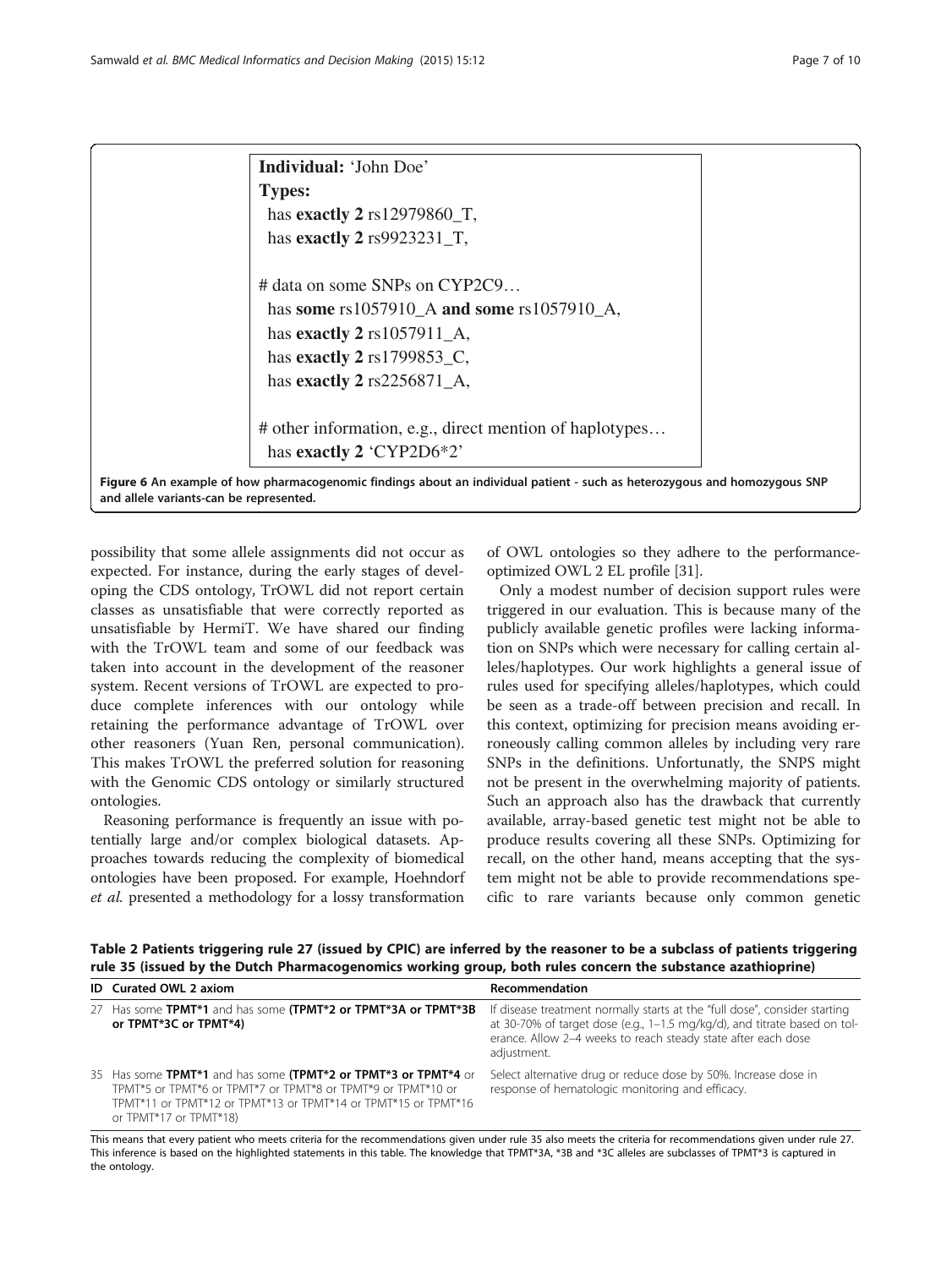<span id="page-7-0"></span>Table 3 Time taken by different reasoners for classifying and realising the demo ontology

| Reasoner   | Median time required for classification                                 |  |
|------------|-------------------------------------------------------------------------|--|
| TrOWI      | <b>4.62 seconds</b> (five runs: 4.71 s; 4.62 s; 4.57 s; 4.66 s; 4.58 s) |  |
| HermiT     | Did not terminate within 3 hours                                        |  |
| Pellet     | Did not terminate within 3 hours                                        |  |
| $Factor++$ | Repeatedly crashed while loading ontology                               |  |

assays would be used. However, the system would likely be able to infer alleles and phenotypes for a greater proportion of patients.

We also found that there is a lack of clearly defined phenotypes for many pharmacogenes. Grouping alleles/ haplotypes into clinically distinct, clearly defined and widely accepted phenotypes would ease the use of genetic biomarkers in clinical practice and clinical trials. We found that drug response phenotypes were mentioned in clinical guidelines, but the descriptions of these phenotypes differed among guideline sources (e.g., a 'CYP2C19 ultrarapid metabolizer phenotype' was associated with different CYP2C19 alleles in guidelines from CPIC and the Dutch Pharmacogenomics Working Group, respectively).

# Related work

The Clinical Bioinformatics Ontology (CBO) contains some information about pharmacogenetic variants [\[32](#page-9-0)], but does not contain logical axioms for inference of alleles and decision support messages through OWL reasoning. It also has some ontological problems (e.g., class-subclass relations are not used in a consistent manner, the true path rule is not observed), and it currently appears to be unsupported.

The SNP-Ontology [[33\]](#page-9-0) was among the first ontological resources aimed at representing genetic variation using the OWL 1 description logic. A variant was defined in terms of the reference sequence, the reference sequence type, the sequence position, and the observed variation. The Suggested Ontology for Pharmacogenomics (SO-PHARM) [\[34\]](#page-9-0) included the SNP-Ontology along with other ontologies in the Open Biomedical Ontology family in order to provide formalized descriptions of patients pharmacogenomic profiles. These ontologies were formalized in OWL 1 and are therefore unable to conveniently represent relevant knowledge captured in the Genomic CDS ontology, because qualified cardinality restrictions were only introduced with OWL 2. Unfortunately, as indicated by BioPortal records, the SNP-Ontology and SO-PHARM have not been maintained for several years.

GENO [\[35\]](#page-9-0) is an ontological model of genotype information that aims to support data integration across model organism databases. The goal of GENO is to provide a basic set of classes and predicates sufficient to

represent the full range of genotype information using OWL. However, the ontology is in an early stage of development and currently does not represent important pharmacogenomic variants. GENO cannot be used for the kind of reasoning and decision support enabled by the Genomic CDS ontology.

The Variation Ontology (VariO) [[36\]](#page-9-0) aims to provide a framework for the description of effects, consequences and mechanisms of variations. VariO is a position specific ontology that can be used to describe effects of variations on DNA, RNA or protein level. VariO itself does not describe actual variation on nucleotide/protein level and does not contain any clinical information. We are investigating possibilities for mapping the Genomic CDS ontology to VariO to facilitate mapping to external genomic databases. Finally, the freely accessible wiki SNPedia [\[37](#page-9-0)] provides a light-weight formalism for the logical definition of SNP combinations [\[38\]](#page-9-0). While being very handy for simple use-cases, concise definitions can become very long (e.g., when covering several different alleles by enumerating their tag SNPs), because the formalism offers no means for defining intermediary classifications (such as haplotypes as and intermediate between raw SNPs and associated phenotypes). This makes the definitions captured in SNPedia difficult to maintain in light of new haplotype definitions and phenotype inference rules.

The Genomic CDS ontology presented in this work goes beyond the state-of-the-art by providing a coherent, ontology-based framework that is optimized for implementing real-world clinical decision support in pharmacogenomics, as well as a data extraction-transformation, curation and consistency-checking workflow that allows for sustainable long-term maintenance of the knowledge base. We have demonstrated the implementation of our ontology-based methodology in a web service for providing pharmacogenomic clinical decision support [[39](#page-9-0)].

# Limitations and future work

We are currently making progress in integrating Genomic CDS and OWL reasoning into a clinical decision support application, which offers clinical recommendations based on patient data.

We plan to broaden our collaboration with key organizations in the field–such as PharmGKB, the Human Cytochrome P450 (CYP) Allele Nomenclature Committee [[40\]](#page-9-0), CPIC or the Dutch Pharmacogenomics working group–to work towards well-defined, formalized and logically coherent representations of alleles, phenotypes and criteria for decision support algorithms. We will also evaluate if the ontology-based formalism we developed could be used as a shared representation for knowledge integration among these organizations.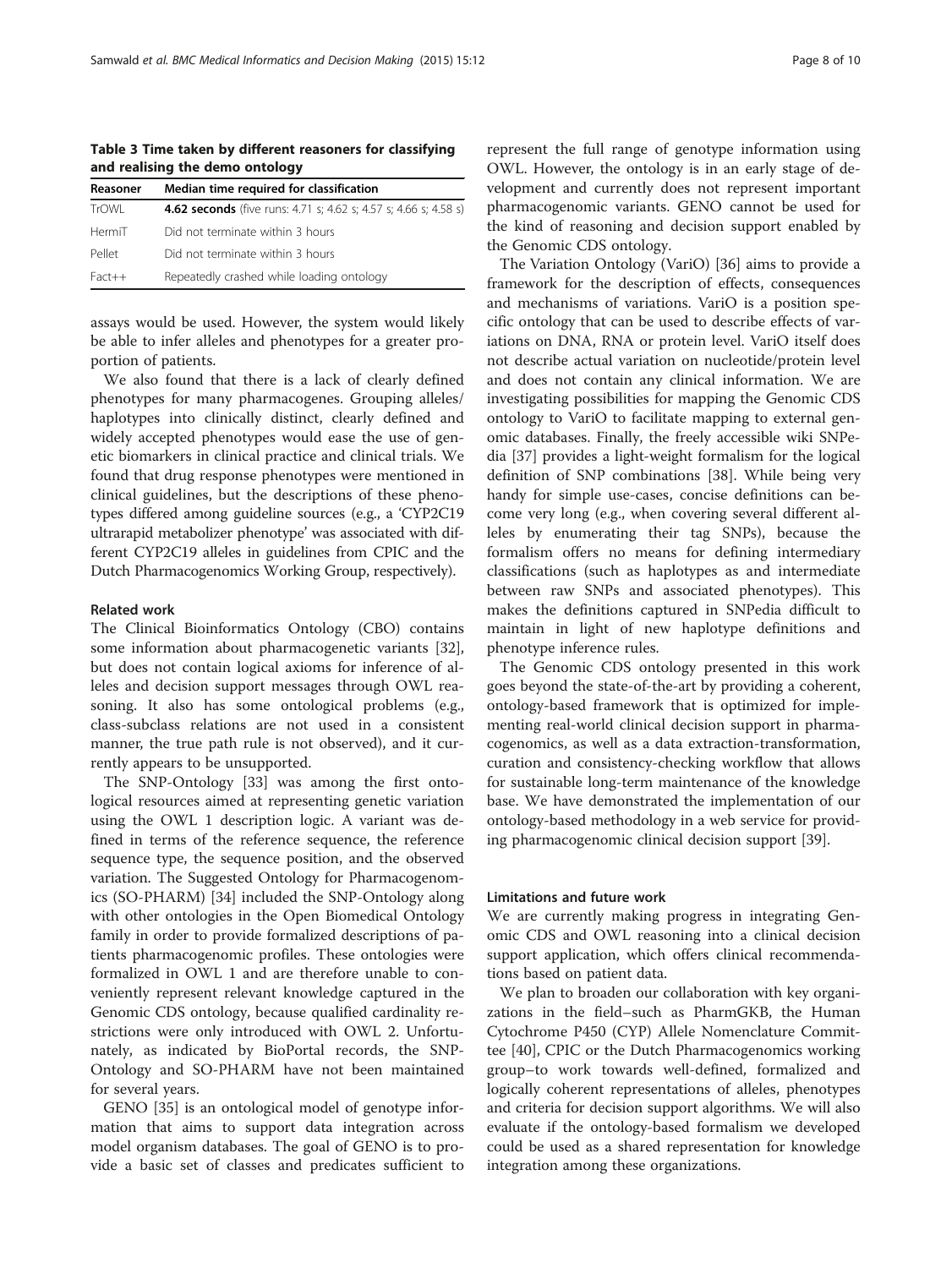<span id="page-8-0"></span>While the ontology is currently mapped to Bio2RDF resources, it has not yet been mapped to other biomedical ontologies or foundational ontologies. The current release of the ontology does not offer means to model the treatment regime of patients, e.g., which drugs an individual patient is actually being prescribed, what dosages are prescribed or other clinical parameters. Instead, the ontology can be used to generate matching pharmacogenomic treatment recommendations for all drugs in the knowledge base, and further filtering or refinement to create targeted clinical decision support messages needs to be done in external applications. In future work, we will explore the possibility of modelling these additional aspects of pharmacotherapy in OWL by extending the ontology and/or linking to other ontologies for this knowledge domain, such as those developed by Grando et al. [\[41](#page-9-0)].

The design patterns we used for the Genomic CDS ontology could potentially be applied to other, similar reasoning problems in the area of genetics and personalized medicine, with datasets that are far larger than in the use-case presented here. We will investigate how our methodology could scale to meet such demands.

While the framework described in this paper facilitates data representation and reasoning, several barriers to the clinical implementation of pharmacogenomic decision support remain. Processes need to be defined and implemented to make pharmacogenomic data available for broad patient populations, and practical models for integrating decision support into existing clinical workflows need to be found. These barriers are difficult to tackle in light of the heterogeneity of healthcare systems across different regions. We are currently working on a system that allows pharmacogenomic data to be captured in two-dimensional barcodes and to be interpreted with mobile devices [\[39\]](#page-9-0). Furthermore, we plan to work on developing best practices for integrating pharmacogenomic data into existing electronic health record infrastructures.

# Conclusions

We described a proof-of-concept semantic reasoning system for pharmacogenomics knowledge representation focused on clinical decision support. It needs to be emphasized that the goal of the work presented here was to analyze if and how these technologies can be applied, rather than attempting to unequivocally define the variants required for specifying alleles or phenotypes–a goal that can only be accomplished through ongoing work in the international pharmacogenomics research community.

The ontology-based framework we developed can be used to represent, organize and reason over the growing wealth of pharmacogenomic knowledge, as well as to identify errors, inconsistencies and lacking definitions in source data sets or individual patient data. It can be applied both in pre-clinical scenarios (e.g., as a reference taxonomy for pharmacogenomic research), as well as clinical applications (pharmacogenomic decision support, patient stratification in clinical trials). Since it leverages OWL 2 and RDF technologies, it can be easily connected to a vast collection of biomedical information resources, and used with a wide variety of tools.

#### Availability of supporting data

The data sets supporting the results of this article are included within the article and its additional files.

# Additional files

[Additional file 1:](http://www.biomedcentral.com/content/supplementary/s12911-015-0130-1-s1.zip) Ontology files. [Additional file 2:](http://www.biomedcentral.com/content/supplementary/s12911-015-0130-1-s2.zip) Inference results and statistics.

#### Competing interests

The authors declare that they have no competing interests. Prof. Klaus-Peter Adlassnig is CEO of a commercial company (Medexter Healthcare GmbH) which is not involved in or has commercial interest in the work described herein.

#### Authors' contributions

MS conceived of the study, developed first versions of the ontology and drafted the manuscript. JAMG developed later versions of the ontology, carried out the experiments and helped in drafting the manuscript. RDB, RRF, KPA and MD provided feedback during ontology development and manuscript writing. All authors read and approved the final manuscript.

#### Acknowledgements

We thank Yuan Ren and all other persons from the TrOWL team for their support.

#### Funding

This work was supported in part by the Austrian Science Fund (FWF): [PP 25608-N15], the Agency for Healthcare Research and Quality (K12HS019461), the National Library of Medicine (R01LM011838-01), the National Institute of Aging (K01 AG044433-01), and NIH NIGMS (U19 GM61388; RRF).

#### Author details

<sup>1</sup> Center for Medical Statistics, Informatics, and Intelligent Systems, Medical University of Vienna, Spitalgasse 23, 1090 Vienna, Austria. <sup>2</sup>Institute of Medical Informatics, Statistics, and Documentation; Medical University of Graz, Auenbruggerplatz 2, 8036 Graz, Austria. <sup>3</sup>Department of Biomedical Informatics, University of Pittsburgh, 5607 Baum Blvd, Suite 419, Pittsburgh, PA 15206-3701, USA. <sup>4</sup>Department of Health Sciences Research; Mayo Clinic, 200 First Street SW, Rochester, MN 55905, USA. <sup>5</sup>Medexter Healthcare GmbH Borschkegasse 7/5, 1090 Vienna, Austria. <sup>6</sup>Stanford Center for Biomedical Informatics Research, Stanford University, 1265 Welch Road, Stanford, CA 94305-5479, USA.

#### Received: 19 September 2014 Accepted: 13 January 2015 Published online: 22 February 2015

#### References

- 1. Spear BB, Heath-Chiozzi M, Huff J. Clinical application of pharmacogenetics. Trends Mol Med. 2001;7:201–4.
- 2. Budnitz DS, Pollock DA, Weidenbach KN, Mendelsohn AB, Schroeder TJ, Annest JL. National surveillance of emergency department visits for outpatient adverse drug events. JAMA J Am Med Assoc. 2006;296:1858–66.
- 3. Priorities for Personalized Medicine. [[http://www.whitehouse.gov/files/](http://www.whitehouse.gov/files/documents/ostp/PCAST/pcast_report_v2.pdf) [documents/ostp/PCAST/pcast\\_report\\_v2.pdf\]](http://www.whitehouse.gov/files/documents/ostp/PCAST/pcast_report_v2.pdf)